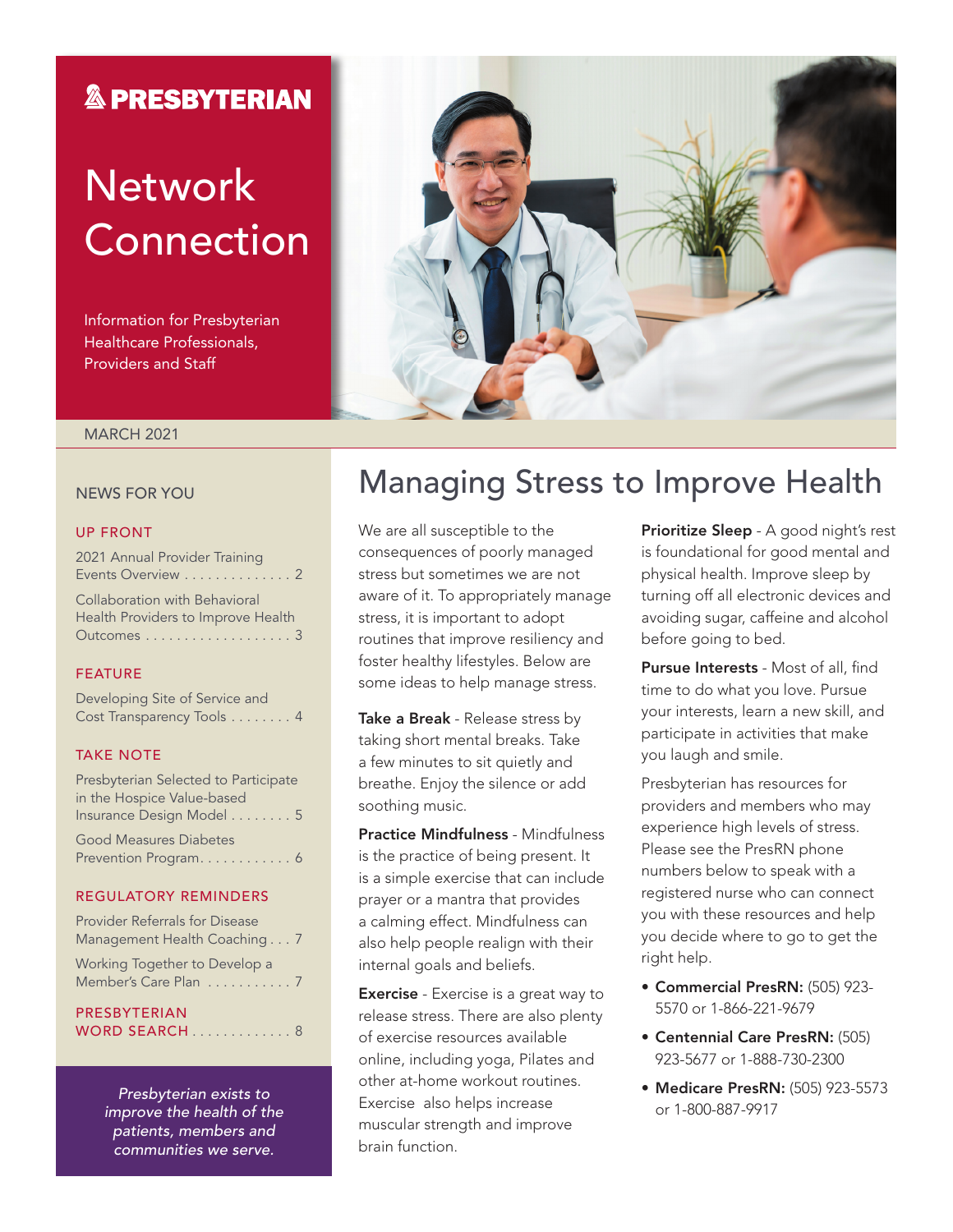## UP FRONT

## 2021 Annual Provider Training Events Overview

Presbyterian offers a variety of informative and useful provider trainings. Below is an overview of the 2021 training events Presbyterian is offering providers. Please note that some trainings are required, as identified in the following overview.

| <b>Provider Education Conference &amp; Webinar Series</b><br>All contracted physical health, behavioral health and long-term care providers and staff are invited. Providers are<br>only required to attend one of these trainings each year. |                       |                                 |                          |  |  |  |  |
|-----------------------------------------------------------------------------------------------------------------------------------------------------------------------------------------------------------------------------------------------|-----------------------|---------------------------------|--------------------------|--|--|--|--|
| <b>Training Date</b>                                                                                                                                                                                                                          | <b>Training Times</b> | Training format and/or location | <b>Registration Link</b> |  |  |  |  |
| Wednesday, March 17                                                                                                                                                                                                                           | 9 - 11 a.m.           | Webinar                         |                          |  |  |  |  |
| Thursday, March 18                                                                                                                                                                                                                            | $12 - 2 p.m.$         | Webinar                         |                          |  |  |  |  |
| Wednesday, June 16                                                                                                                                                                                                                            | $9 - 11$ a.m.         | Webinar                         |                          |  |  |  |  |
| Thursday, June 17                                                                                                                                                                                                                             | $12 - 2 p.m.$         | Webinar                         |                          |  |  |  |  |
| Thursday, Sept. 16                                                                                                                                                                                                                            | 9 a.m. - 12 p.m.      | Webinar                         | phs.swoogo.com/2021PEC   |  |  |  |  |
| Friday, Sept. 17                                                                                                                                                                                                                              | $12 - 2 p.m.$         | Webinar                         |                          |  |  |  |  |
| Wednesday, Dec. 15                                                                                                                                                                                                                            | 9 - 11 a.m.           | Webinar                         |                          |  |  |  |  |
| Thursday, Dec. 16                                                                                                                                                                                                                             | 12 - 2 p.m.           | Webinar                         |                          |  |  |  |  |

### Presbyterian Dual Plus Training

All contracted providers who render services to Presbyterian Dual Plus members are required to complete this training. Office staff cannot complete the training on behalf of the provider.

| <b>Training Dates and Times</b>                                     | Training format and/or location      | <b>Registration Link</b> |  |  |
|---------------------------------------------------------------------|--------------------------------------|--------------------------|--|--|
| Available 24 hours a day, seven days a<br>week throughout the year. | Online, self-guided training module. | phppn.org                |  |  |

| <b>Indian Health Services and Tribal Conversations</b><br>All contracted physical health, behavioral health and long-term care providers and staff are invited. |                       |                                 |                                |  |  |  |  |
|-----------------------------------------------------------------------------------------------------------------------------------------------------------------|-----------------------|---------------------------------|--------------------------------|--|--|--|--|
| <b>Training Date</b>                                                                                                                                            | <b>Training Times</b> | Training format and/or location | <b>Registration Link</b>       |  |  |  |  |
| Thursday, March 25                                                                                                                                              | $2 - 3:30$ p.m.       | Webinar                         |                                |  |  |  |  |
| Thursday, June 24                                                                                                                                               | $2 - 3:30$ p.m.       | Webinar                         |                                |  |  |  |  |
| Thursday, Sept. 23                                                                                                                                              | $2 - 3:30$ p.m.       | Webinar                         | https://phs.swoogo.com/IHS2021 |  |  |  |  |
| Thursday, Dec. 16                                                                                                                                               | $2 - 3:30$ p.m.       | Webinar                         |                                |  |  |  |  |

### Behavioral Health Critical Incident Reporting

All behavioral health providers are required to participate in annual Critical Incident Reporting training as part of the provider contract. This training is also mandated by the Human Services Department.

| <b>Training Date</b> | <b>Training Times</b> | Training format and/or location | <b>Registration Link</b> |
|----------------------|-----------------------|---------------------------------|--------------------------|
| Tuesday, May 4       | $1 - 2:30$ p.m.       | Webinar                         | TRD                      |
| Tuesday, June 15     | $1 - 2:30$ p.m.       | Webinar                         | <b>TBD</b>               |
| Thursday, Aug. 19    | $1 - 2:30$ p.m.       | Webinar                         | TBD                      |
| Wednesday, Nov. 10   | $1 - 2:30$ p.m.       | Webinar                         | <b>TBD</b>               |

If you have questions about the upcoming trainings, please contact your Provider Network Operations relationship executive. Contact information can be found at www.phs.org/ContactGuide.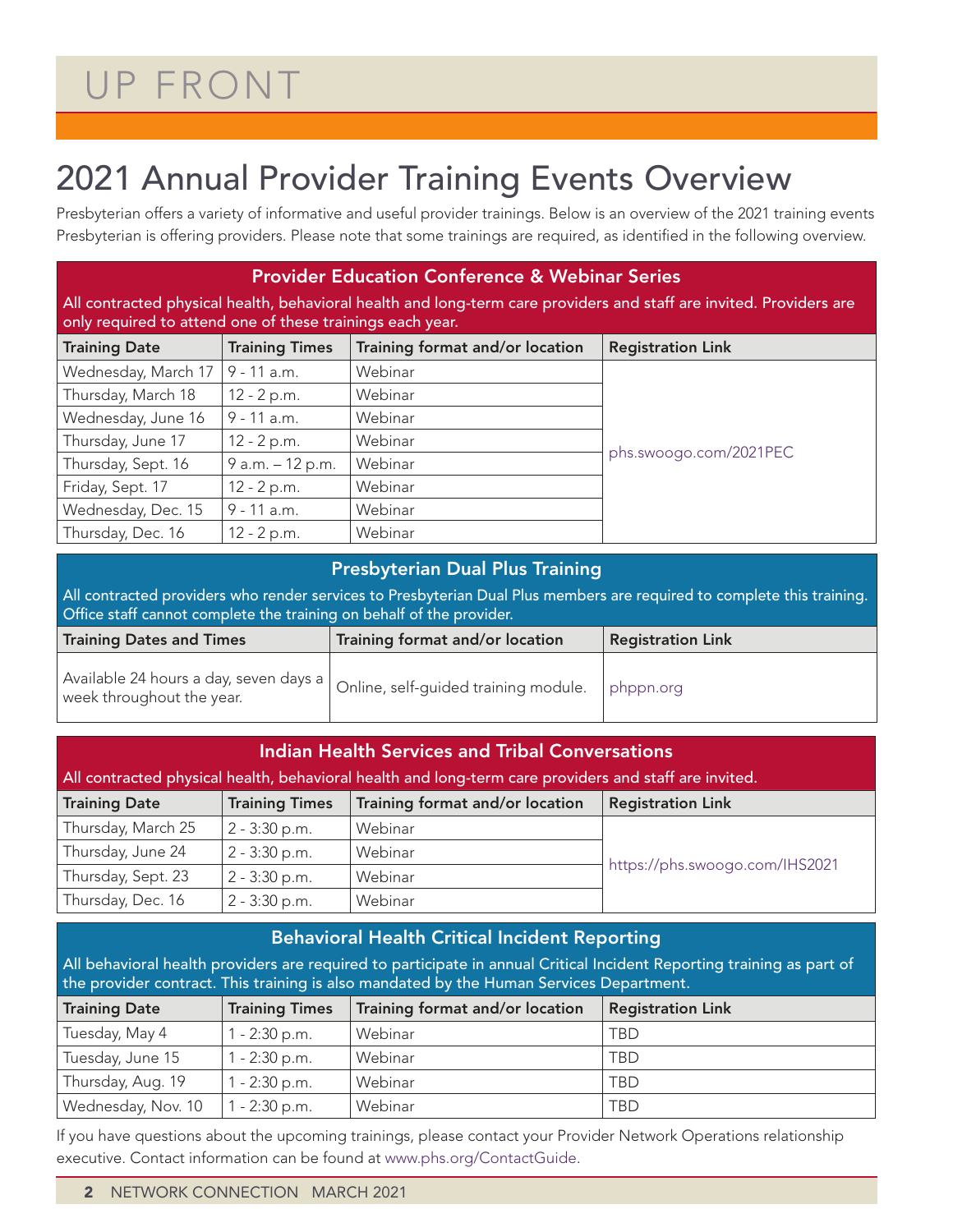### Collaboration with Behavioral Health Providers Improves Health Outcomes

Presbyterian strives to provide timely and cost-effective healthcare that addresses the healthcare needs of all members. To achieve this goal, Presbyterian continually assesses member data to increase access to healthcare and improve health outcomes.

To ensure we provide services that also address our members' behavioral health needs, we recently completed an analysis of health outcomes for members with behavioral health issues, using the Johns Hopkins Adjusted Clinical Group® (ACG) System. This analysis demonstrates the value of integrated care between physical health and behavioral health providers.

In general, members with behavioral health conditions are more likely to develop chronic physical health conditions that negatively impact their quality of life. Members with behavioral health conditions also experience an increase in cumulative healthcare costs over time compared with members who do not have behavioral health conditions.

### Behavioral Health Integration

Behavioral health integration can be a preventive measure for a member's long-term well-being. Our ACG analysis showed that collaboration between a primary care provider (PCP) and a behavioral health provider helped improve depression symptoms, reduced the risk of cardiac disease, and helped members with diabetes better manage their condition.

Behavioral health integration can also be an essential part of care for members with co-morbid conditions. Members with the best health outcomes received care that included collaboration between behavioral health specialty providers and PCPs.

### **Value of Behavioral Health Integration**





#### Care Coordination Model

The care coordination model is one example of effective consultation and care coordination. By identifying members who are eligible for collaborative care, Presbyterian reduces emergency room use and inpatient hospitalizations. Furthermore, members who met the Healthcare Effectiveness and Data Information Set (HEDIS) Antidepressant Adherence Medication measure had lower emergency department utilization. In addition, data shows that members in care coordination have significant improvement in health outcomes.

Through appropriate care coordination, collaboration and integration, members can receive the care they need to live their best lives. Presbyterian will continue to identify best practices that improve the health of the patients, members and communities we serve.

| <b>Behavioral Quality Improvement Program</b> | <b>Partner Agency</b>       | <b>Objective</b>                                             |  |  |
|-----------------------------------------------|-----------------------------|--------------------------------------------------------------|--|--|
| <b>Ensures Members Receive Services</b>       | A physical health agency    | Use telehealth or an in-person visit to transition           |  |  |
| Presbyterian's Behavioral Quality             | or emergency room           | members with substance abuse issues for an                   |  |  |
| Improvement Program (BQIP) offers             |                             | initial intake.                                              |  |  |
| incentive payments to agencies that           |                             | A physical health agency   Transition members diagnosed with |  |  |
| support HEDIS or performance measures         |                             | schizophrenia to see a PCP for a diabetes                    |  |  |
| that improve outcomes for members. To         |                             | screening.                                                   |  |  |
| meet these measures, behavioral health        | A physical health agency    | Perform a depression screening and transition                |  |  |
| providers will partner with certain agencies  |                             | members for continued treatment.                             |  |  |
| to ensure members receive services.           | An inpatient acute facility | Assist members with their seven-day and 30-                  |  |  |
| For more information about the BQIP,          |                             | day follow-up appointments. This also includes               |  |  |
| please contact Jeanette Tapia at              |                             | meeting the member while they are an inpatient               |  |  |
| jtapia@magellanhealth.com.                    |                             | using a video platform, such as a tablet.                    |  |  |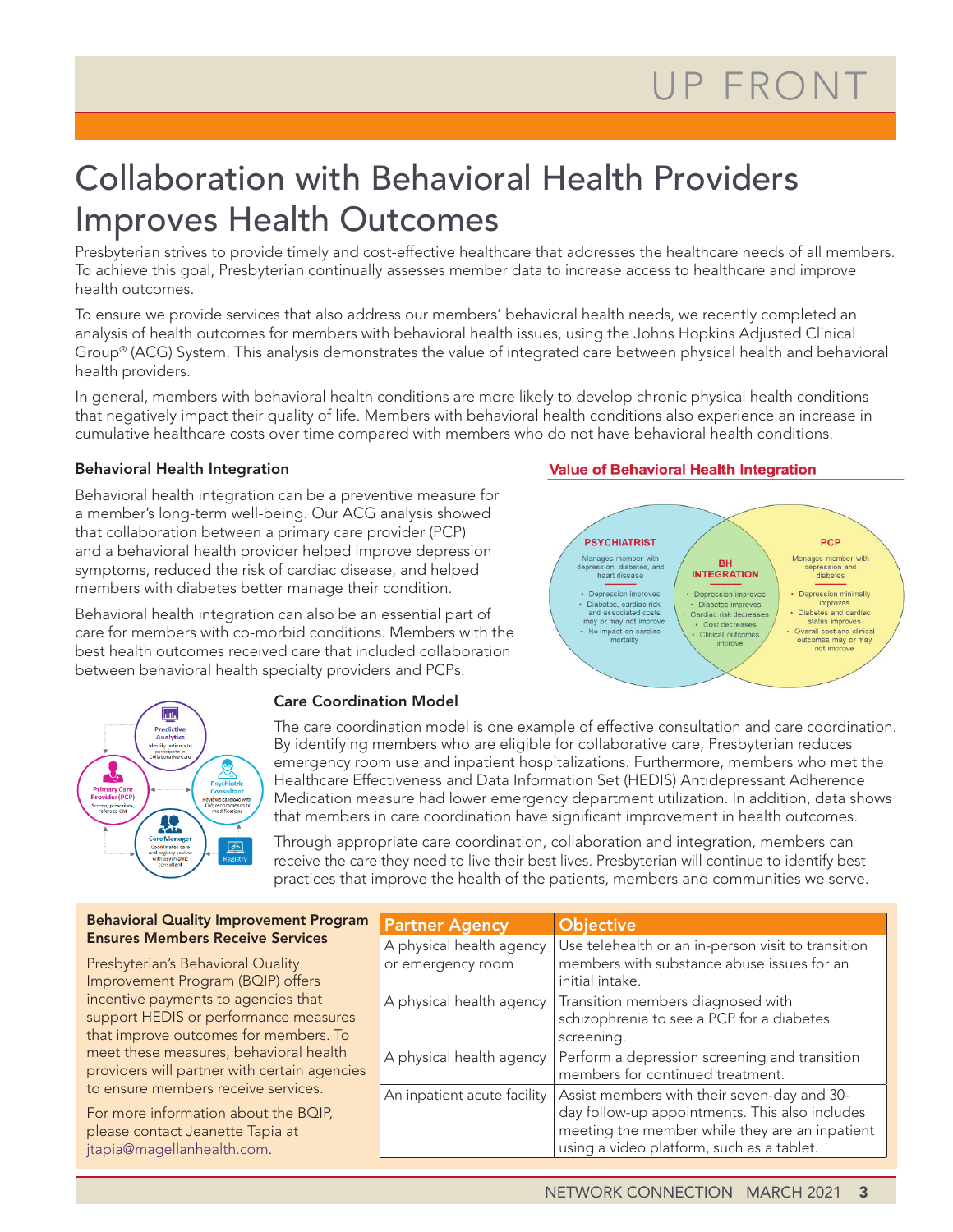## FEATURE

### Developing Site of Service Resource and Cost Transparency Tools

Presbyterian strives to guide patients and members to their best health by improving access to affordable healthcare that is available at the right place and at the right time. To help members find cost-effective care, Presbyterian is developing a new Site of Service resource and Cost Transparency tool to provide cost of care information for each service location to help patients and members choose the location that best suits their needs.

According to the Centers for Medicaid & Medicaid Services, price transparency puts patients in control and supports competition

based on cost and quality, which can rein in the high cost of healthcare. Presbyterian's new tools will help members gain access to realtime price information that will enable them to know how much their healthcare will cost before receiving treatment.

#### Site of Service Resource

The Site of Service resource will inform members where they can receive the treatment and/or service they need at the lowest cost. Many common tests and treatments performed in a hospital can be provided at more convenient and lower-cost locations, which will helps members save time and

money. The table below shows an example of the possible cost savings for members.

As cost transparency information migrates from all managed care organizations to their respective members, members may ask providers to refer them to nonhospital, lower-cost provider locations for certain services. Providers can advise members to call the Presbyterian Customer Service Center number on the back of their member identification card for assistance in choosing a care location with the lowest out-ofpocket cost.

| Service                          | Average Claim Costs<br>in a Hospital Facility* | <b>Savings Opportunity by</b><br><b>Choosing a Lower-cost Location</b> | <b>Potential Claim Savings by</b><br>Choosing a Lower-cost Location** |
|----------------------------------|------------------------------------------------|------------------------------------------------------------------------|-----------------------------------------------------------------------|
| Orthopedic<br>(Joint) procedures | \$5,357                                        | 40%                                                                    | \$2,143                                                               |
| Colon Screening                  | \$1,417                                        | 65%                                                                    | \$921                                                                 |
| Diagnostic Imaging               | \$1,320                                        | 50%                                                                    | \$660                                                                 |
| Lab Work                         | \$261                                          | 65%                                                                    | \$170                                                                 |

\*Average claim for a member of a Presbyterian employer-sponsored health insurance plan. \*\*Savings to the member depend on plan benefits, copays and deductibles.

#### Cost Transparency Tool

Presbyterian's new Cost Transparency tool will be available online for commercial members in the second quarter of 2021. This new tool will help patients and members understand the cost of

their healthcare and allow them to compare prices between providers. Our goal is to ensure members receive the quality care they need, when they need it, in the most costeffective setting. Cost estimates

will be based on Presbyterian claims history and the member's benefit plan.

Presbyterian will continue to provide information about these new tools.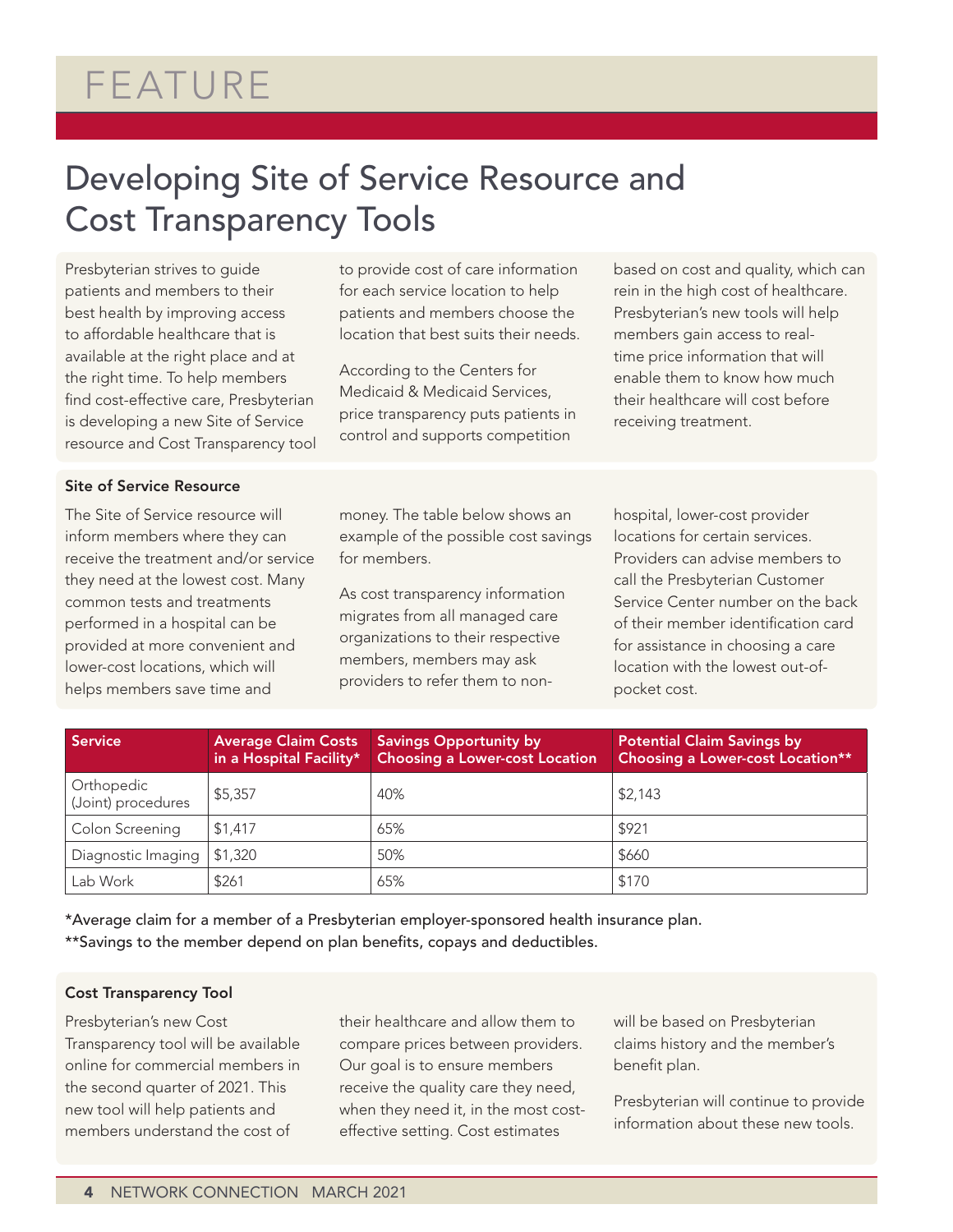### Presbyterian Selected to Participate in the Hospice Value-based Insurance Design Model

The Centers for Medicare & Medicaid Services Innovation Center selected Presbyterian as one of nine Medicare Advantage Organizations in the country to participate in the hospice component of the Valuebased Insurance Design (VBID) Model. The VBID Model is designed to reduce Medicare program costs, improve coordination and efficiency of the delivery of healthcare services, and enhance the quality of care for Medicare members, including those with low incomes (e.g., dualeligible members).

We would like to take this opportunity to provide important information to Presbyterian's contracted hospice agencies regarding the VBID model in relation to Notices of Election (NOEs), Notices of Termination/Revocation (NOTRs), claims, transitional concurrent care benefits, and supplemental benefits.

### Submitting Notices of Election and Notices of Termination/Revocation

Presbyterian's contracted hospice agencies must submit all NOEs and NOTRs to original Medicare and to Presbyterian. To submit a notice to Presbyterian, please securely email the notice(s) to PHPHospiceNOE\_ NOTR@phs.org.

### Submitting Claims

Presbyterian's contracted hospice agencies must submit all claims to original Medicare and to

Presbyterian. Hospice claims for Presbyterian members should only be submitted with NOEs dated Jan. 1, 2021, and later. Any hospice claims with NOEs dated before Jan. 1, 2021, will continue to be paid by original Medicare.

Presbyterian's electronic payor ID depends on the clearinghouse. For more information, please view the Presbyterian Practitioner and Provider Manual at www.phs.org/ providermanual.

Paper claims may be mailed to the following address:

Presbyterian Health Plan P.O. Box 27489 Albuquerque, NM 87125-7489

### Transitional Concurrent Care Benefits Requirements

Presbyterian's participation in the VBID model includes a set of transitional concurrent care benefits that allow members seeking care with in-network hospice agencies to access ongoing curative services paid by Presbyterian for a period of time (usually 30 days) after their hospice election. Presbyterian will cover transitional concurrent care services when the following requirements are met:

• The need for ongoing curative care and the type and duration of such care is documented in the patient's care plan established by the hospice medical director.

- The care plan is communicated to Presbyterian's Utilization Management team to establish the record of needed services, which enables Presbyterian to pay claims from concurrent care providers.
- Claims are submitted directly to Presbyterian by non-hospice providers who render services to Presbyterian for the primary hospice diagnosis, in accordance with the care plan that was communicated to Presbyterian.

### Supplemental Benefits

Presbyterian members who experience a hospital admission during their hospice enrollment period are eligible for Presbyterian's Re-admission Prevention Benefit Program, which includes transportation to hospice provider visits, one meal per day, and certain home modifications. Members can use the following phone numbers to contact Presbyterian and inquire about their eligibility for these benefits:

- (505) 923- 5678
- 1-800-356-2219 (toll free)

If you have any questions or concerns about the VBID Model, please contact your Provider Network Operations relationship executive. Contact information can be found at www.phs.org/ ContactGuide.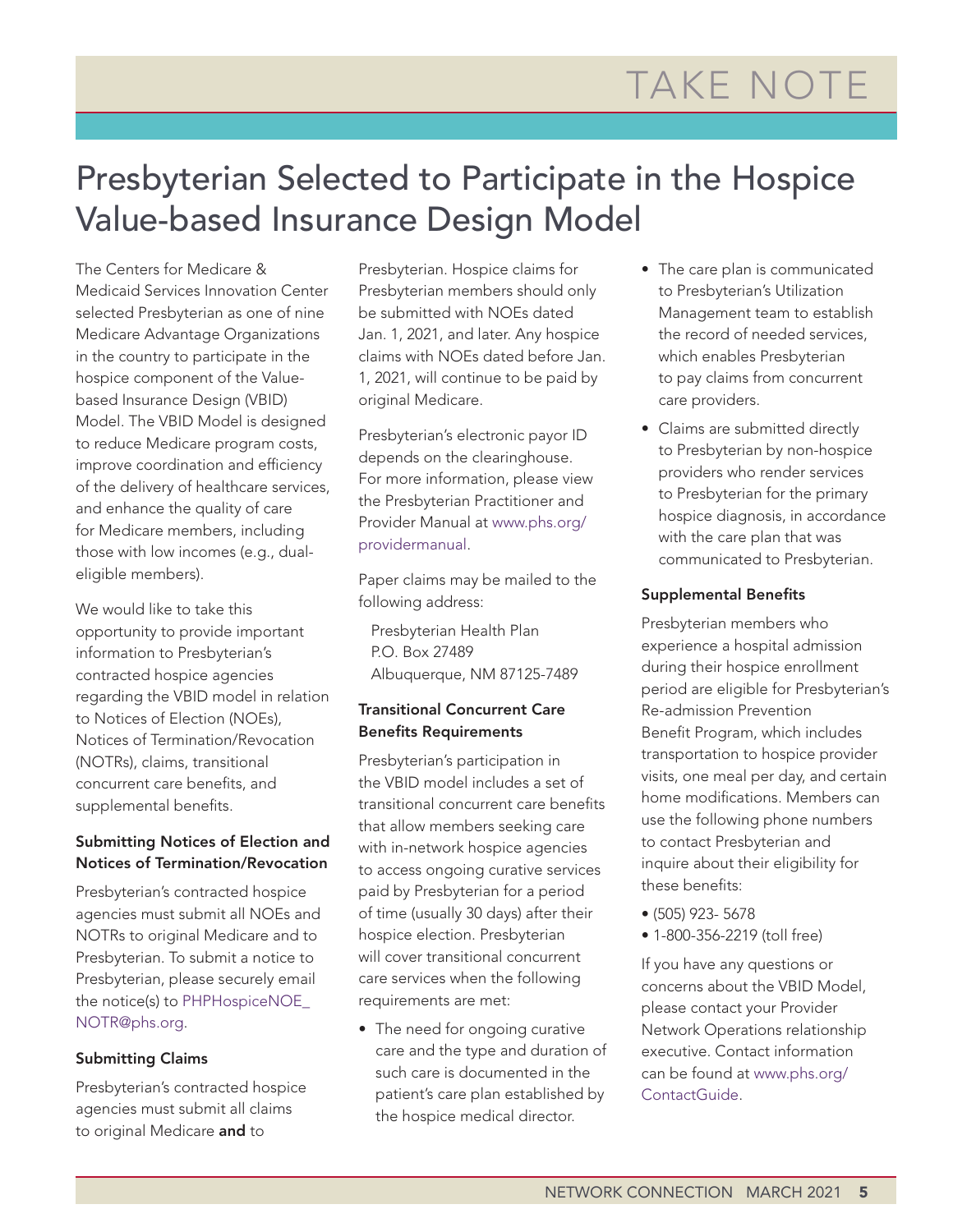### Good Measures Diabetes Prevention Program

According to the Centers for Disease Control and Prevention (CDC), approximately 88 million adults have prediabetes and are at risk for developing Type 2 diabetes. To help delay or prevent the onset of Type 2 diabetes, Presbyterian partnered with Good Measures, a wellness program with a digital platform that helps people make positive changes in eating and exercise behavior. This program delivers diabetes prevention services at no additional cost to eligible Centennial Care members with a prediabetes diagnosis.

The Good Measures program is a year-long program that is available online and by phone. It combines food and activity tracking capabilities with group support and personalized oneon-one coaching facilitated by trained lifestyle coaches. This approach helps keep members engaged and accountable as they learn to incorporate healthier habits into their lives. Regular physical activity and weight loss can help delay or prevent the onset of Type 2 diabetes, according to the CDC. Many Good Measure program participants have also benefited in the following ways:

• Lost 6.8% of their body weight on average.

- Achieved or exceeded their physical activity goal of 150 minutes per week.
- Improved biomarkers for blood pressure, blood glucose and cholesterol.

To be eligible for this program, patients must be Presbyterian Centennial Care members, 18 years old or older, have a body mass index (BMI) greater than 25 kg/m2 (greater than or equal to 23 kg/m2 if a person is Asian), and have a history of gestational diabetes (may be self-reported) or have a blood test in the prediabetes range that includes one of the following results:

- Hemoglobin A1c between 5.7% and 6.4%
- Fasting plasma glucose 100 to 125mg/dL
- Two-hour plasma glucose after a 75mg glucose load 140 to 199mg/dL

Providers can refer members and members can self-refer to the Good Measures program. Please note that members who already have been diagnosed with diabetes do not qualify for this program.

Providers can refer members in one of the following ways:

Complete and submit an online form at https://www. goodmeasures.com/physicians.

- Send an email to Good Measures at phpdpp@ goodmeasures.com.
- Call Good Measures at 1-855-249-8587.

When contacting the Good Measures team, please provide the member's first and last name, date of birth, Centennial Care ID number, phone number and list "Diabetes Prevention" as the reason for referral.



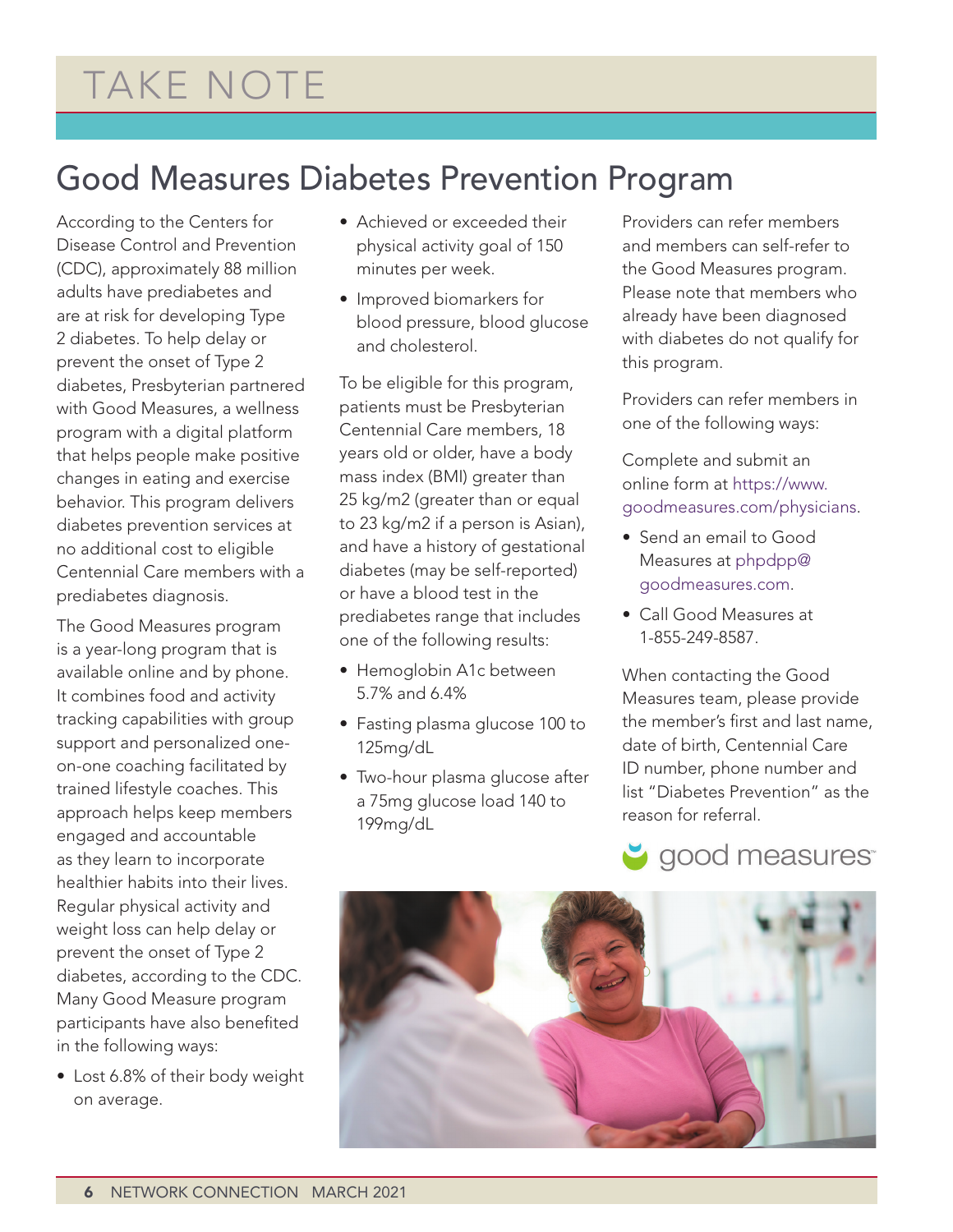# REGULATORY REMINDER

## Provider Referrals for Disease Management Health Coaching

The Presbyterian Healthy Solutions program is an innovative disease management program that helps members manage their asthma, coronary artery disease, diabetes, and/ or hypertension. Through this program, licensed nurses and health coaches work with members to:

- Gain a better understanding of their health condition
- Establish selfmanagement goals
- Provide coaching for lifestyle modifications

Healthy Solutions health coaches also work with members to adopt healthy lifestyle behaviors, such as healthy eating, exercise, medication adherence, and reducing risk to improve health outcomes.

This program is available at no additional cost to Presbyterian members who are 18 years old or older. To enroll a Presbyterian member in the Healthy Solutions program, please contact the Healthy Solutions department at (505) 923-5487 or 1-800-841-9705. Providers can also email referrals to healthysolutions@phs.org.



### Working Together to Develop a Member's Care Plan

Presbyterian Care Coordination is committed to including all participants in the member's care team in the development and implementation of the member's care plan. When a member is referred to Care Coordination, we develop an individualized, member-driven care plan that addresses the issues and needs identified on the member's comprehensive needs assessment.

As an important part of the care plan development process, we ask for input from anyone

involved in the member's care team. Provider input is especially invaluable to the care plan development process, because it helps ensure a holistic approach to a member's health and well-being.

The customized care plan also allows members to understand which services are available to them, and it creates a foundation for discussions about their health with them and their caregivers, care coordinator and providers. The assigned care coordinator will work with

the member, designated family members, caregivers, authorized representatives, primary care provider and specialists to ensure the care plan is implemented properly.

If you would like to connect with a member's care coordinator, please contact the Presbyterian Care Coordination department at 1-866-672-1242 or (505) 923-8858.

We appreciate providers taking the time to share information they believe would be beneficial in the care of our patients and members.